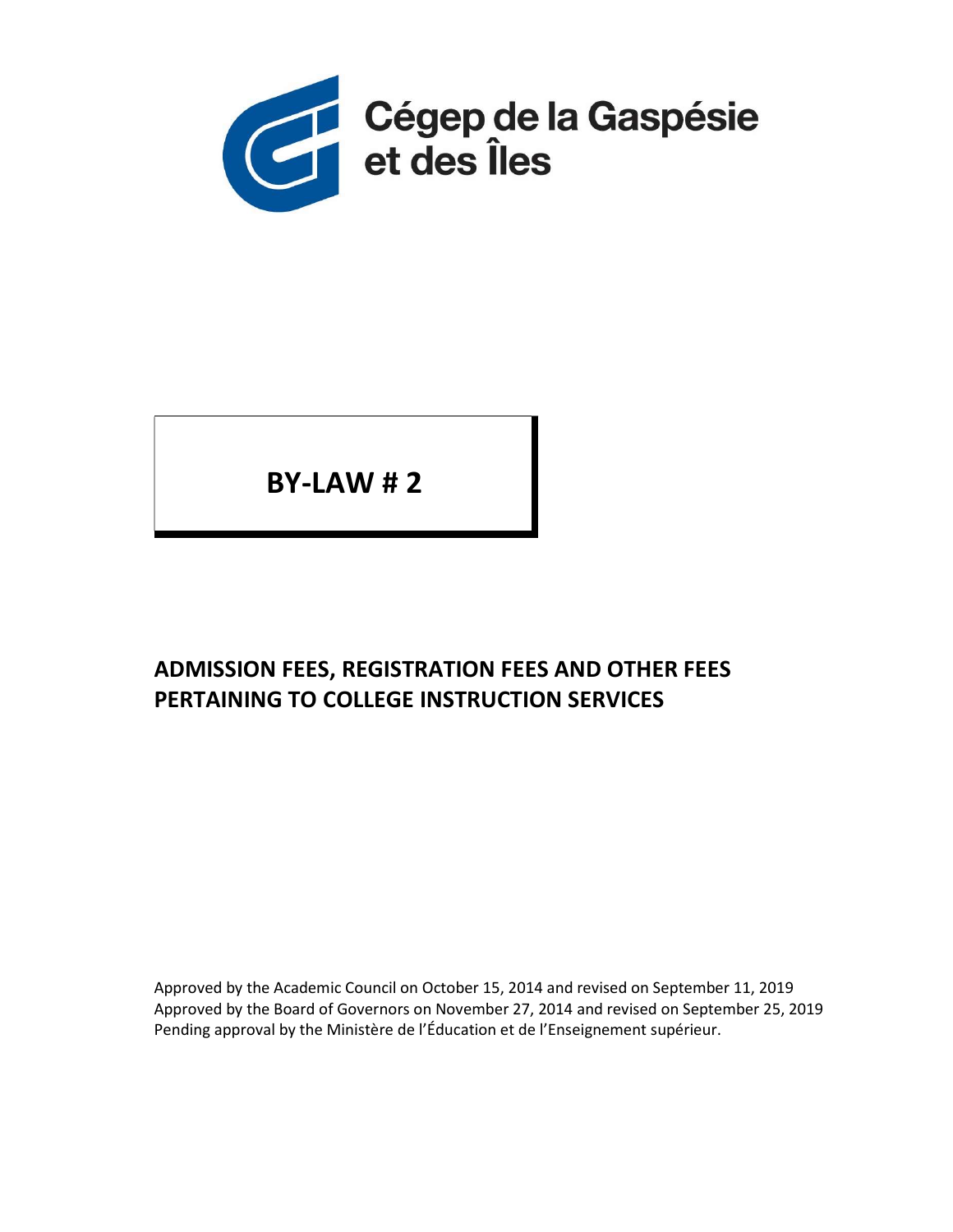### **TABLE OF CONTENT**

| 3.01 |  |  |
|------|--|--|
| 3.02 |  |  |
|      |  |  |
| 4.01 |  |  |
| 4.02 |  |  |
| 4.03 |  |  |
|      |  |  |
|      |  |  |
|      |  |  |
|      |  |  |
|      |  |  |
|      |  |  |
|      |  |  |
|      |  |  |
|      |  |  |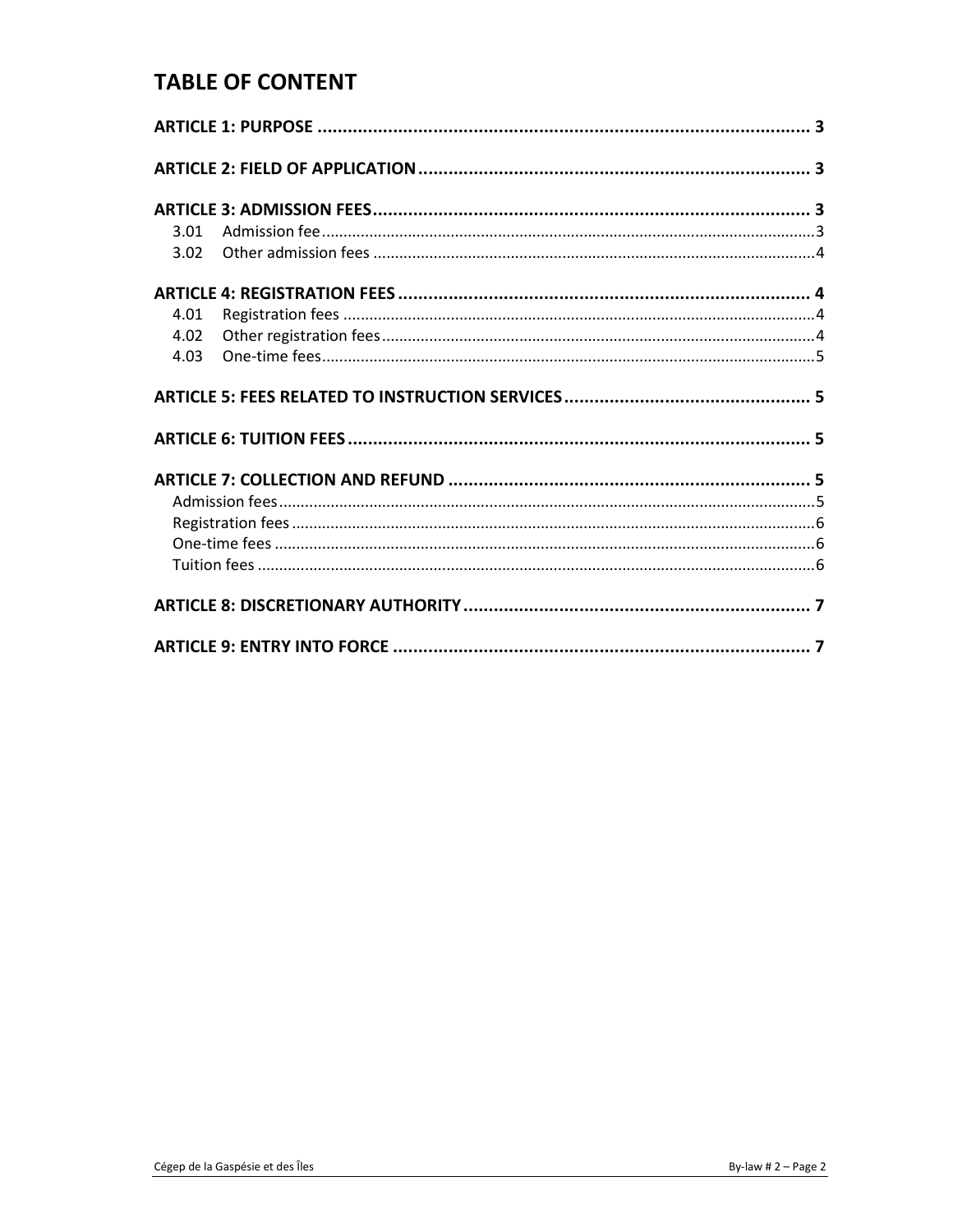## ADMISSION FEES, REGISTRATION FEES AND OTHER FEES PERTAINING TO COLLEGE INSTRUCTION SERVICES

### ARTICLE 1: PURPOSE

**1.01** The purpose of this by-law is to determine admission fees, registration fees and other fees pertaining to college instruction services. It also seeks to determine the conditions governing collection methods and if necessary, the refunding of these fees.<sup>1</sup>

#### ARTICLE 2: FIELD OF APPLICATION

- 2.01 This by-law applies to all full-time and part-time students enrolled in regular college study programs (DCS or ACS), continuing education programs and programs of study leading to a diploma of vocational studies  $(DVS)^2$ .
- 2.02 Sponsored students from other institutions may not be charged fees related to instruction services or other fees if such fees are they are collected by their home institutions.

#### ARTICLE 3: ADMISSION FEES

#### 3.01 Admission fee

This fee is charged to open a file for a student who has applied for admission to a program of studies leading to a diploma of college studies (DCS) $3$ , a diploma of vocational studies (DVS) or an attestation of college studies (ACS). These are universal fees that are to be paid as part of any new college admission. These fees (\$30) cover:

- Opening a file;
- Analysing the file;
- Program changes;
- Profile changes; and
- Post-college pathway changes.

Course auditors are also charged this fee if they do not yet have an open file at the College.

If the admission application has been submitted via the Service régional d'admission des collèges de Québec (SRACQ), the admission fee is \$39 and must be paid directly to SRACQ. Students enrolled at the Montréal Campus are sent an invoice for this amount; the payment is then transferred to SRACQ.

Admission fees must be paid to reactivate a file that has been inactive for more than a year.

 $1$  The various categories of fees and costs have been established in keeping with the *Document d'encadrement sur les* droits prescrits en vertu de l'article 24.5 de la Loi sur les collèges d'enseignement général et professionnel.

<sup>&</sup>lt;sup>2</sup> DVS students receive the same services and have the same recourse as students enrolled in regular college and continuing education programs. This explains why ministry directives require colleges to charge the same fees even though the level of education is different.

 $3$  Programs qualifying students for enrolment in DCS programs are considered equivalent to DCS programs in this bylaw.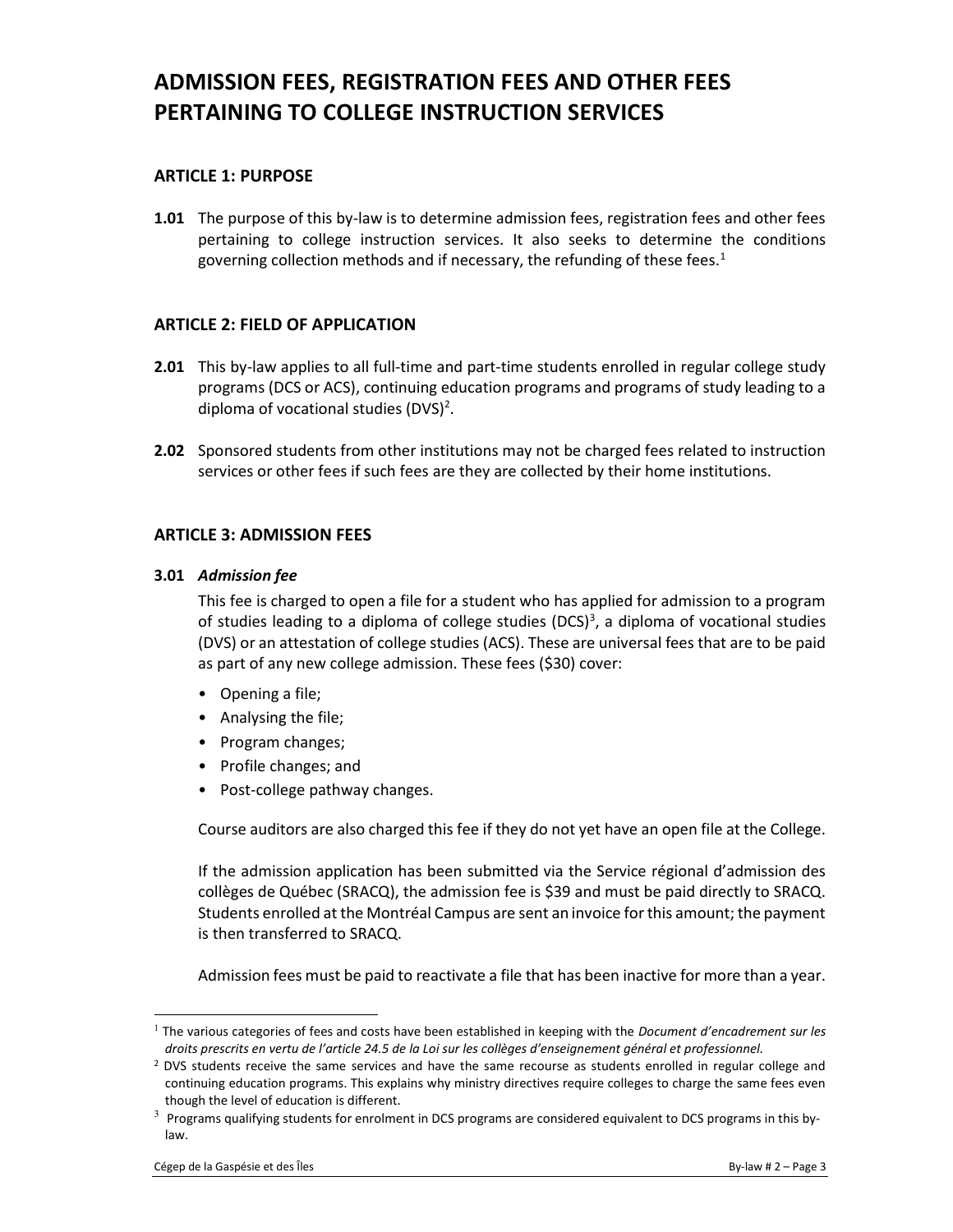#### 3.02 Other admission fees

Students receiving the following services must pay additional admission fees as follows:

- Admission after scheduled dates: \$20 late fee;
- File analysis for a student who applies for recognition of acquired competencies:  $50 \text{ } \xi$ ;
- Coaching to evaluate competencies as part of the process to recognise acquired competencies for a specific program : \$90 per competency to a maximum of \$500 for a specific training program and \$300 for general education;
- Comparative analysis of a foreign student's file for SRACQ admission purposes: \$46 (to be paid directly to SRACQ); and
- Comparative analysis, conducted directly by the College, of certain files to have academic training recognised: \$75<sup>4</sup>.

### ARTICLE 4: REGISTRATION FEES

#### 4.01 Registration fees

These fees are for administrative acts related to the recording of information about students and their progress in the program to which they have been admitted, regardless of the level of instruction. Registration fees are charged for actions ranging from a student's application to enrol in one or more courses to the production of their official transcript for the relevant term. These are universal fees that must be paid for each academic term. They cover:

- Withdrawal from courses before the prescribed deadline;
- Enrolment attestations required by a law;
- Enrolment attestations required for an application for admission to a higher education institution;
- Official transcripts (1st copy);
- Placement tests, when required by a program;
- Provision of a student sponsorship;
- Course or schedule changes for reasons determined by the by-law;
- Official receipts for income tax purposes; and
- Grade reviews.

For full-time or deemed full-time students enrolling in programs of study leading to a DCS, DVS or ACS, these universal fees are \$20 per term.

For part-time students, these fees are \$5 per course to a maximum of \$20 per term.

#### 4.02 Other registration fees

Students who wish to receive the supplemental services described below must pay the following registration fees:

- Paid internships in co-op (work-study) programs: \$200 per internship;
- Post-deadline course selection confirmation: \$30; or
- Post-deadline registration confirmation: \$20.

<sup>&</sup>lt;sup>4</sup> Higher fees may be charged in situations involving the recognition of academic instruction so as to obtain a diploma. A preliminary assessment of the costs will be conducted prior to the analysis.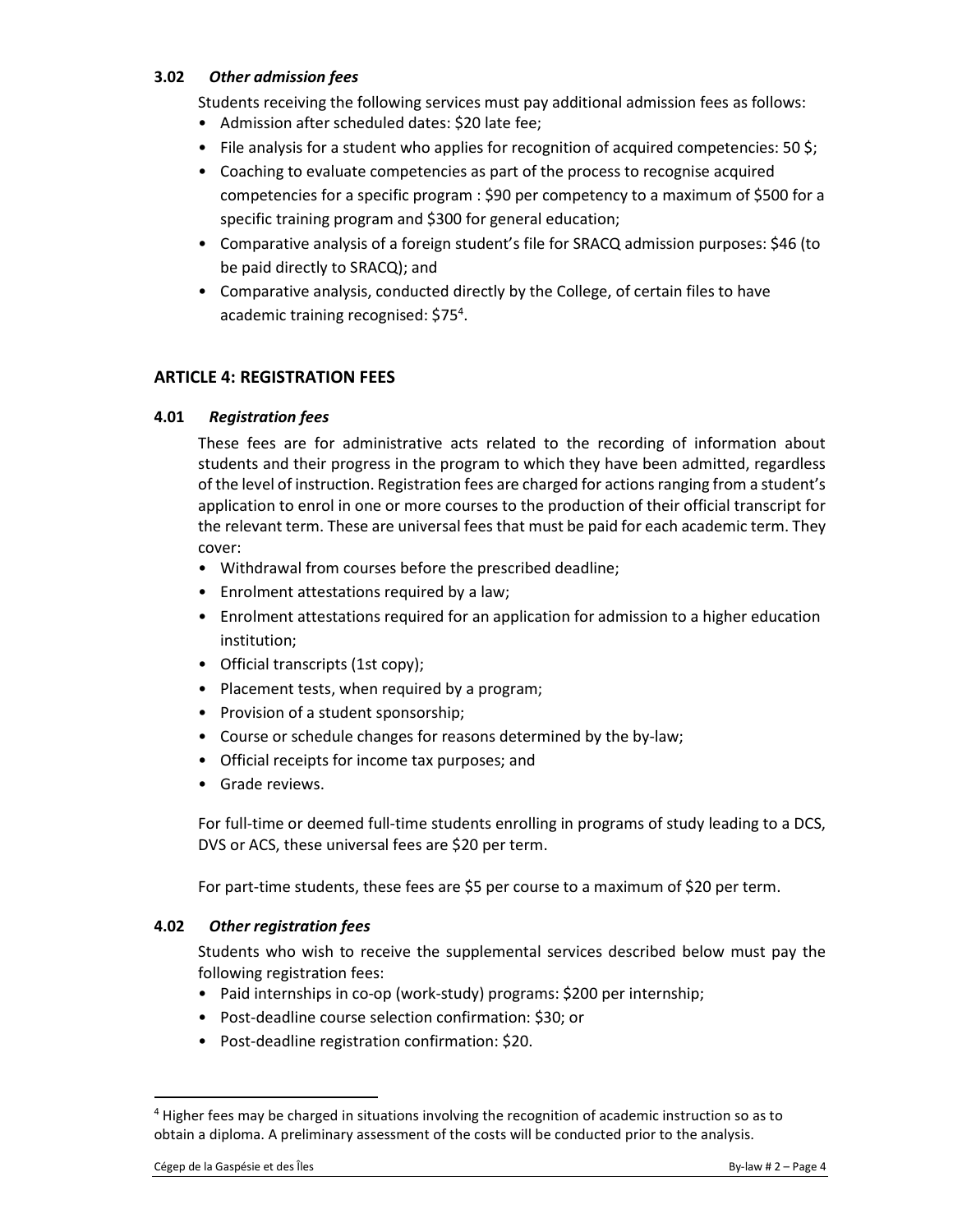#### 4.03 One-time fees

For some regular and continuing education programs, real cost-related fees may be charged for:

- Some activities taking place outside College premises;
- The use of non-funded material or accommodations; or
- The acquisition of certifications, etc.
- Shipping cost for a diploma that has been returned to the Cégep because the student had not made a change of address in his or her file before the diploma was sent.

#### ARTICLE 5: FEES RELATED TO INSTRUCTION SERVICES

- 5.01 These fees are prescribed for activities that pertain to instruction services or are required for these services but are not directly connected to either admission or registration. They are essentially universal fees that are to be paid for each instruction term. They generally cover:
	- Welcome into programs of study;
	- Student ID cards;
	- Student calendars;
	- Learning support; and
	- Academic and professional information.

For full-time or deemed full-time students enrolled in regular or continuing education programs of study leading to a DCS, DVS or ACS, these universal fees are \$25 per term. Parttime students enrolled in regular or continuing education programs of study must pay \$6 per course per term for related fees for college instruction services.

#### ARTICLE 6: TUITION FEES

- 6.01 Students admitted to the College in a program of study must pay a tuition fee of \$6 per hour of course for each extracurricular course bearing a college instruction number.
- **6.02** Students admitted to the College in an unsubsidised program of study leading to an Attestation of College Studies (ACS) must pay the tuition fee established for this program.
- 6.03 Part-time students enrolled in a program leading to a DCS or a DVS must pay a fee of \$2 per hour of course for each course in which they are enrolled. Part-time students enrolled in programs leading to an ACS are not required to pay this amount, in accordance with Section 24.2 of the Colleges Act.
- 6.04 Students enrolled as auditors must pay tuition fees of \$2 per hour of course.

#### ARTICLE 7: COLLECTION AND REFUND

#### Admission fees

7.01 These fees are collected at the time the application for admission is submitted. Failure to pay these fees will put a stop to the admission process.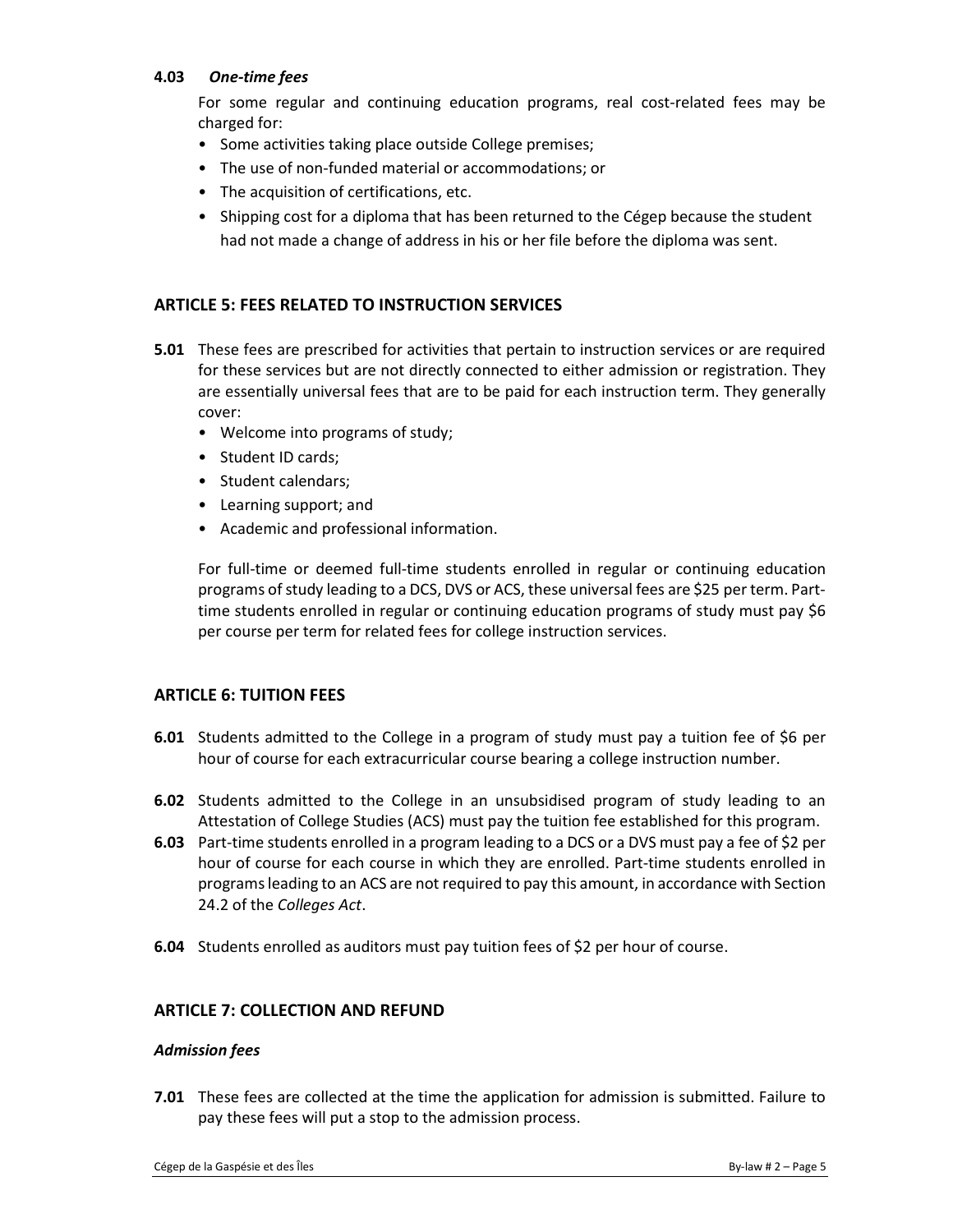7.02 Admission fees are not refundable even if the College cancels a program of study or instruction activity.

#### Registration fees

- 7.03 Registration fees must be paid before the beginning of classes or when the supplemental service is required. In the event of failure to pay these fees, registration in the course will be cancelled or the supplemental service will be halted.
- 7.04 Registration fees are refundable in cases where the College cancels one or more of a student's courses. In such cases, the refund will reflect the number of courses in which the student is still enrolled.
- 7.05 Registration fees are refundable in cases where foreign students fail to obtain their mandatory immigration documents or the travel documents they need to study in Canada.
- 7.06 Registration fees paid by students for terms or courses for which they are not registered must be refunded. By consulting their schedule via Omnivox for the first time, they confirm their registration.
- 7.07 Students admitted to the College in unsubsidised programs of study leading to an ACS must pay the fees determined for their program prior to the beginning of courses, acc ording to the established payment schedule. A student who fails to pay all of his or her fees according to the payment calendar will not be refunded for the amounts already paid and will be deregistered from the Cégep.
- 7.08 Registration fees paid for a term or a course are not refundable if a student deregisters.

#### One-time fees

- 7.09 One-time fees must be paid before the beginning of classes or when payment is required for the activity.
- **7.10** One-time fees pertaining to the *Tourisme d'aventure* and Adventure Tourism programs (DCS and ACS) are refundable in cases where students desist within ten working days of the beginning of the season. These fees are charged for the first six terms.
- **7.11** The College reserves the right to not refund the entire amount paid when some of that amount is earmarked for activity planning and execution.

#### Tuition fees

**7.12** Students admitted to the College in unsubsidised programs of study leading to an Attestation of College studies (ACS) must pay all the fees determined for their program prior to the beginning of courses, according to the established schedule. A student who fails to pay all his or her fees according to the payment calendar will not be refunded for the amounts already paid and will be deregistered from the Cégep.